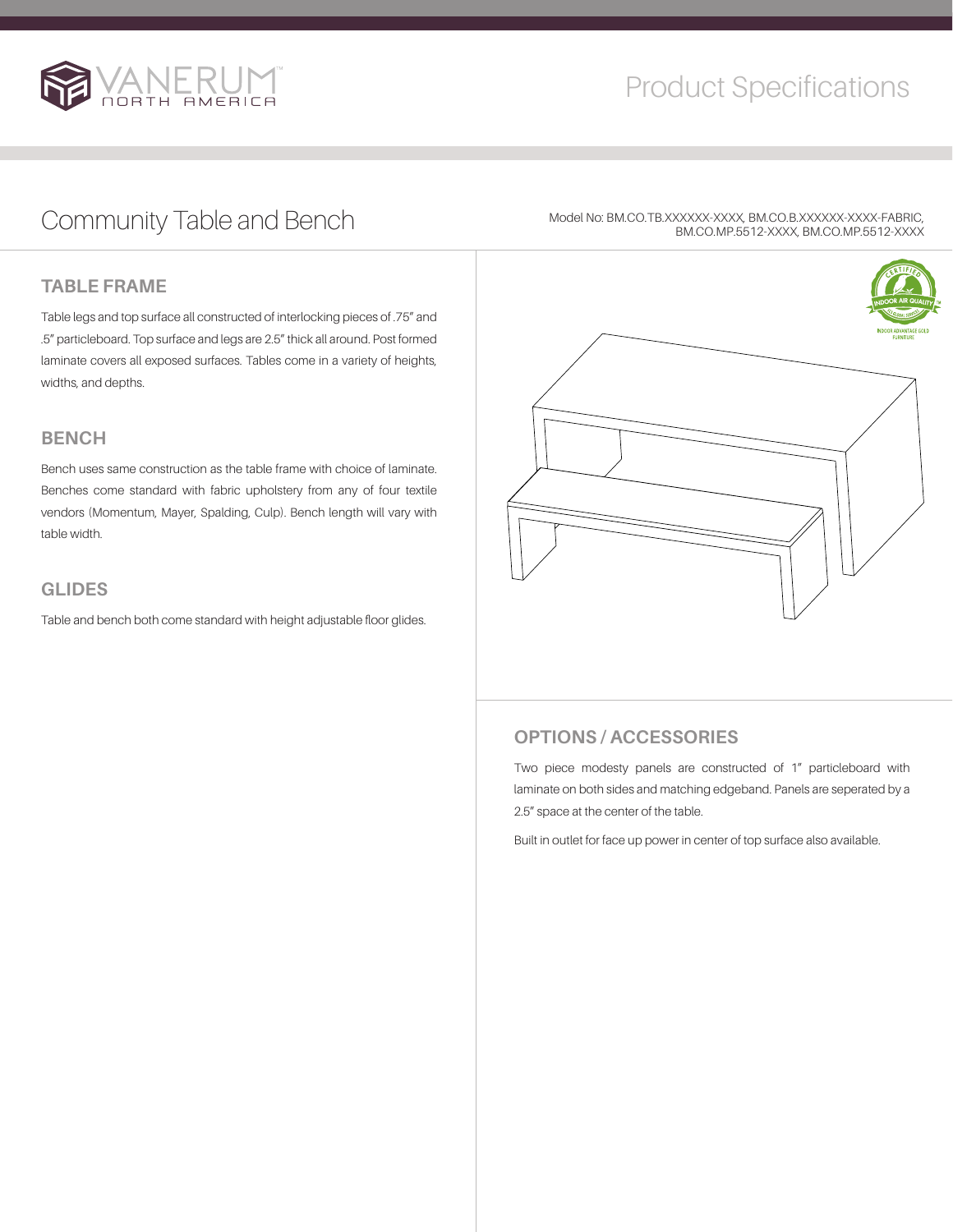

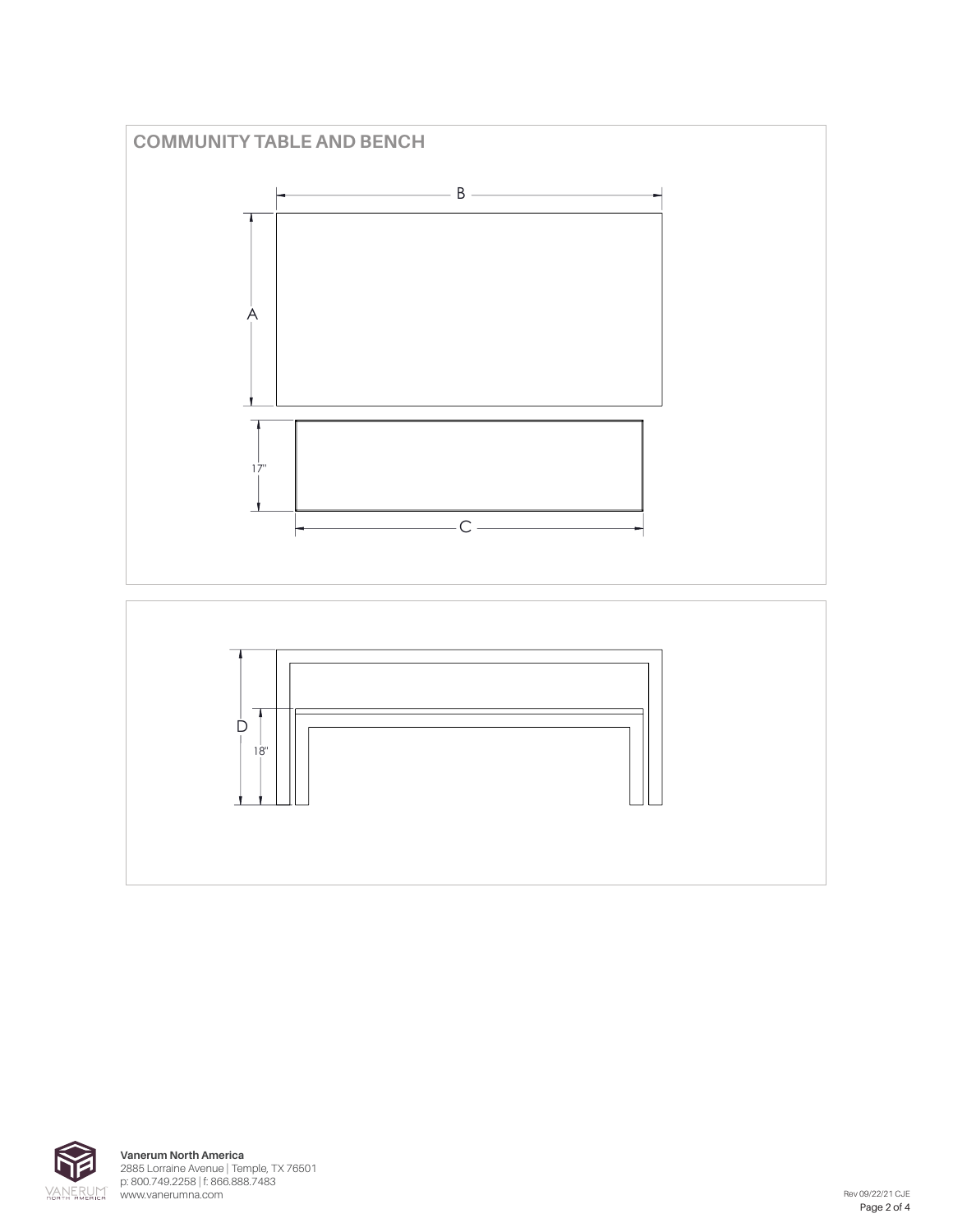| Part Number               | Description                  | Depth (A) | Width (B)       | Height (D)      | Bench Width (C) |
|---------------------------|------------------------------|-----------|-----------------|-----------------|-----------------|
| BM.CO.TB.603029-XXXX      | Community Table              | 30''      | 60''            | 29"             | 53''            |
| BM.CO.TB.603036-XXXX      | Community Table              | 30''      | 60''            | 36''            | 65''            |
| BM.CO.TB.603042-XXXX      | Community Table              | 30''      | 60 <sup>°</sup> | $42^{\circ}$    | 77''            |
| BM.CO.TB.723029-XXXX      | Community Table              | 30''      | $72^{\circ}$    | 29''            | 89''            |
| BM.CO.TB.723036-XXXX      | Community Table              | 30''      | $72^{\circ}$    | 36''            | 53''            |
| BM.CO.TB.723042-XXXX      | Community Table              | 30''      | $72^{\circ}$    | $42^{\circ}$    | 65''            |
| BM.CO.TB.843029-XXXX-XXXX | Community Table with Modesty | 30''      | 84''            | 29''            | 77"             |
| BM.CO.TB.843036-XXXX-XXXX | Community Table with Modesty | 30''      | 84''            | 36''            | 89''            |
| BM.CO.TB.843042-XXXX-XXXX | Community Table with Modesty | 30″       | 84''            | $42^{\circ}$    | 53''            |
| BM.CO.TB.963029-XXXX-XXXX | Community Table with Modesty | 30''      | 96''            | 29''            | 65''            |
| BM.CO.TB.963036-XXXX-XXXX | Community Table with Modesty | 30''      | 96''            | 36''            | 77''            |
| BM.CO.TB.963042-XXXX-XXXX | Community Table with Modesty | 30''      | 96''            | $42^{\circ}$    | 89''            |
| BM.CO.TB.603629-XXXX      | Community Table              | 36''      | 60''            | 29''            | 53''            |
| BM.CO.TB.603636-XXXX      | Community Table              | 36''      | 60''            | 36''            | 65''            |
| BM.CO.TB.603642-XXXX      | Community Table              | 36''      | 60''            | 42 <sup>°</sup> | 77"             |
| BM.CO.TB.723629-XXXX      | Community Table              | 36''      | $72^{\circ}$    | 29 <sup>°</sup> | 89''            |
| BM.CO.TB.723636-XXXX      | Community Table              | 36''      | $72^{\circ}$    | 36''            | 53''            |
| BM.CO.TB.723642-XXXX      | Community Table              | 36''      | $72^{\circ}$    | $42^{\circ}$    | 65''            |
| BM.CO.TB.843629-XXXX-XXXX | Community Table with Modesty | 36''      | 84''            | 29''            | 77''            |
| BM.CO.TB.843636-XXXX-XXXX | Community Table with Modesty | 36''      | 84''            | 36''            | 89''            |
| BM.CO.TB.843642-XXXX-XXXX | Community Table with Modesty | 36''      | 84''            | $42^{\circ}$    | 53''            |
| BM.CO.TB.963629-XXXX-XXXX | Community Table with Modesty | 36''      | 96''            | 29''            | 65''            |
| BM.CO.TB.963636-XXXX-XXXX | Community Table with Modesty | 36''      | 96''            | 36''            | 77''            |
| BM.CO.TB.963642-XXXX-XXXX | Community Table with Modesty | 36''      | 96''            | $42^{\circ}$    | 89''            |
| BM.CO.TB.604229-XXXX      | Community Table              | 42"       | 60''            | 29''            | 53''            |
| BM.CO.TB.604236-XXXX      | Community Table              | 42''      | 60''            | 36''            | 65''            |
| BM.CO.TB.604242-XXXX      | Community Table              | 42"       | 60''            | $42^{\circ}$    | 77''            |
| BM.CO.TB.724229-XXXX      | Community Table              | 42"       | $72^{\circ}$    | 29''            | 89''            |
| BM.CO.TB.724236-XXXX      | Community Table              | 42"       | $72^{\circ}$    | 36''            | 53''            |
| BM.CO.TB.724242-XXXX      | Community Table              | 42''      | $72^{\circ}$    | $42^{\circ}$    | 65''            |
| BM.CO.TB.844229-XXXX-XXXX | Community Table with Modesty | 42"       | 84"             | 29"             | 77"             |
| BM.CO.TB.844236-XXXX-XXXX | Community Table with Modesty | 42"       | 84''            | 36''            | 89''            |
| BM.CO.TB.844242-XXXX-XXXX | Community Table with Modesty | 42"       | 84''            | $42^{\circ}$    | 53''            |
| BM.CO.TB.964229-XXXX-XXXX | Community Table with Modesty | 42"       | 96''            | 29"             | 65''            |
| BM.CO.TB.964236-XXXX-XXXX | Community Table with Modesty | 42"       | 96''            | 36''            | 77"             |
| BM.CO.TB.964242-XXXX-XXXX | Community Table with Modesty | 42"       | 96''            | $42^{\circ}$    | 89''            |
| BM.CO.TB.604829-XXXX      | Community Table              | 48''      | 60''            | 29 <sup>°</sup> | 53''            |
| BM.CO.TB.604836-XXXX      | Community Table              | 48''      | 60''            | 36''            | 65''            |
| BM.CO.TB.604842-XXXX      | Community Table              | 48″       | 60''            | $42^{\circ}$    | 77"             |
| BM.CO.TB.724829-XXXX      | Community Table              | 48″       | $72^{\circ}$    | 29 <sup>°</sup> | 89''            |
| BM.CO.TB.724836-XXXX      | Community Table              | 48″       | $72^{\circ}$    | 36''            | 53''            |
| BM.CO.TB.724842-XXXX      | Community Table              | 48″       | $72^{\circ}$    | $42^{\circ}$    | 65''            |
| BM.CO.TB.844829-XXXX-XXXX | Community Table with Modesty | 48''      | 84''            | 29 <sup>°</sup> | 77''            |
| BM.CO.TB.844836-XXXX-XXXX | Community Table with Modesty | 48″       | 84''            | 36''            | 89''            |
| BM.CO.TB.844842-XXXX-XXXX | Community Table with Modesty | 48″       | 84''            | $42^{\circ}$    | 53''            |
| BM.CO.TB.964829-XXXX-XXXX | Community Table with Modesty | 48″       | 96''            | 29"             | 65''            |
| BM.CO.TB.964836-XXXX-XXXX | Community Table with Modesty | 48″       | 96''            | 36''            | 77"             |
| BM.CO.TB.964842-XXXX-XXXX | Community Table with Modesty | 48″       | 96''            | $42^{\circ}$    | 89''            |